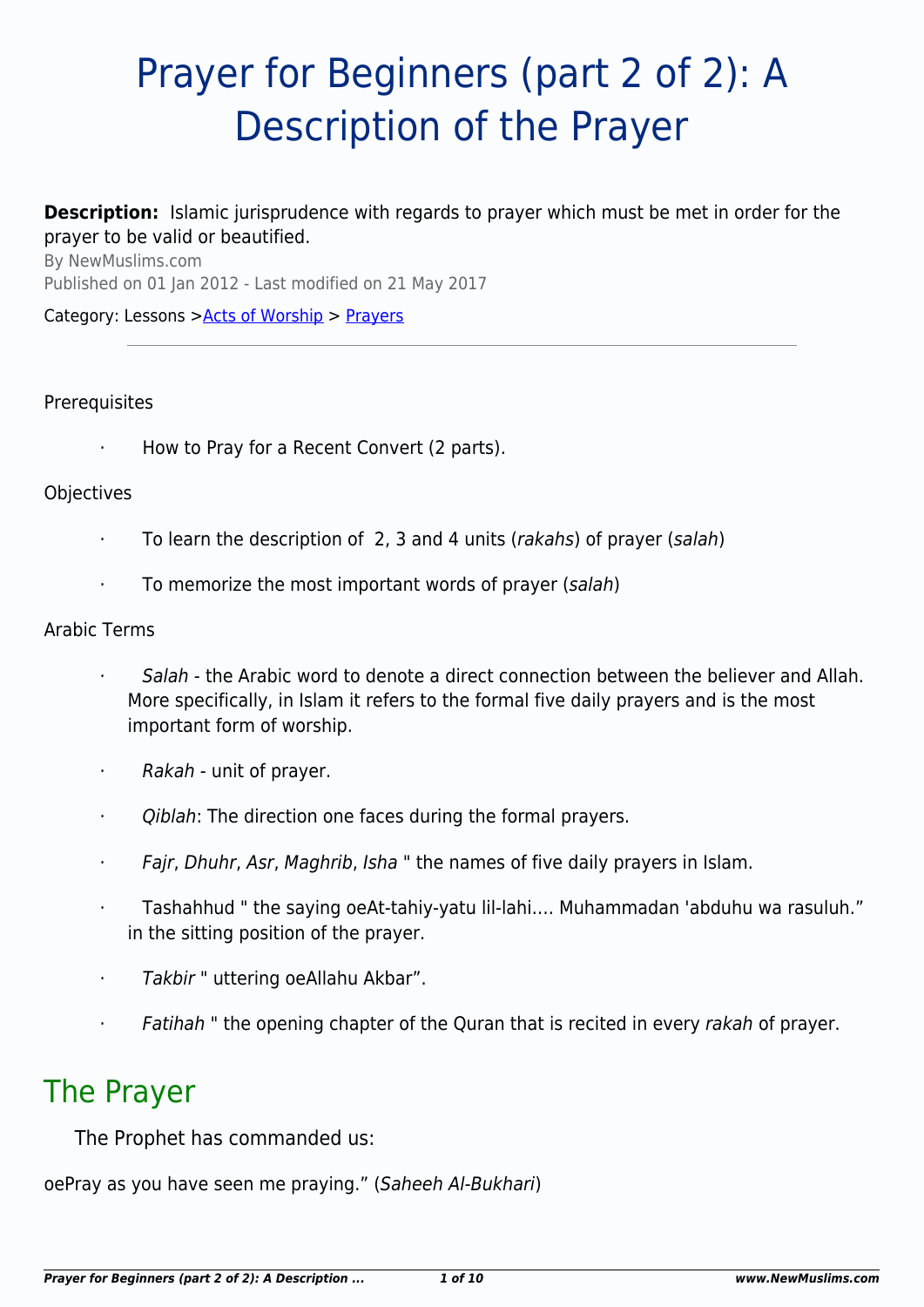The following is a simple procedure for performing the formal prayer for beginners. You will learn more, later.

Also, you may find Muslims praying slightly differently. There is no reason to worry. Do not focus on little details at this moment. Learn the basics first as presented over here.

# Description of a 2 unit prayer (like the Fajr prayer)

# **1. Standing straight**

Stand straight facing the *qiblah* (direction of prayer).

#### **2. The Opening Takbir (pronouncing of Allahu Akbar)**

Raise both hands up to the earlobes or shoulders and say:

*[Allahu akbar](http://www.newmuslims.com/audio/Allahu_Akbar.mp3)*

**'Allah is the Greatest.'**



Figure 1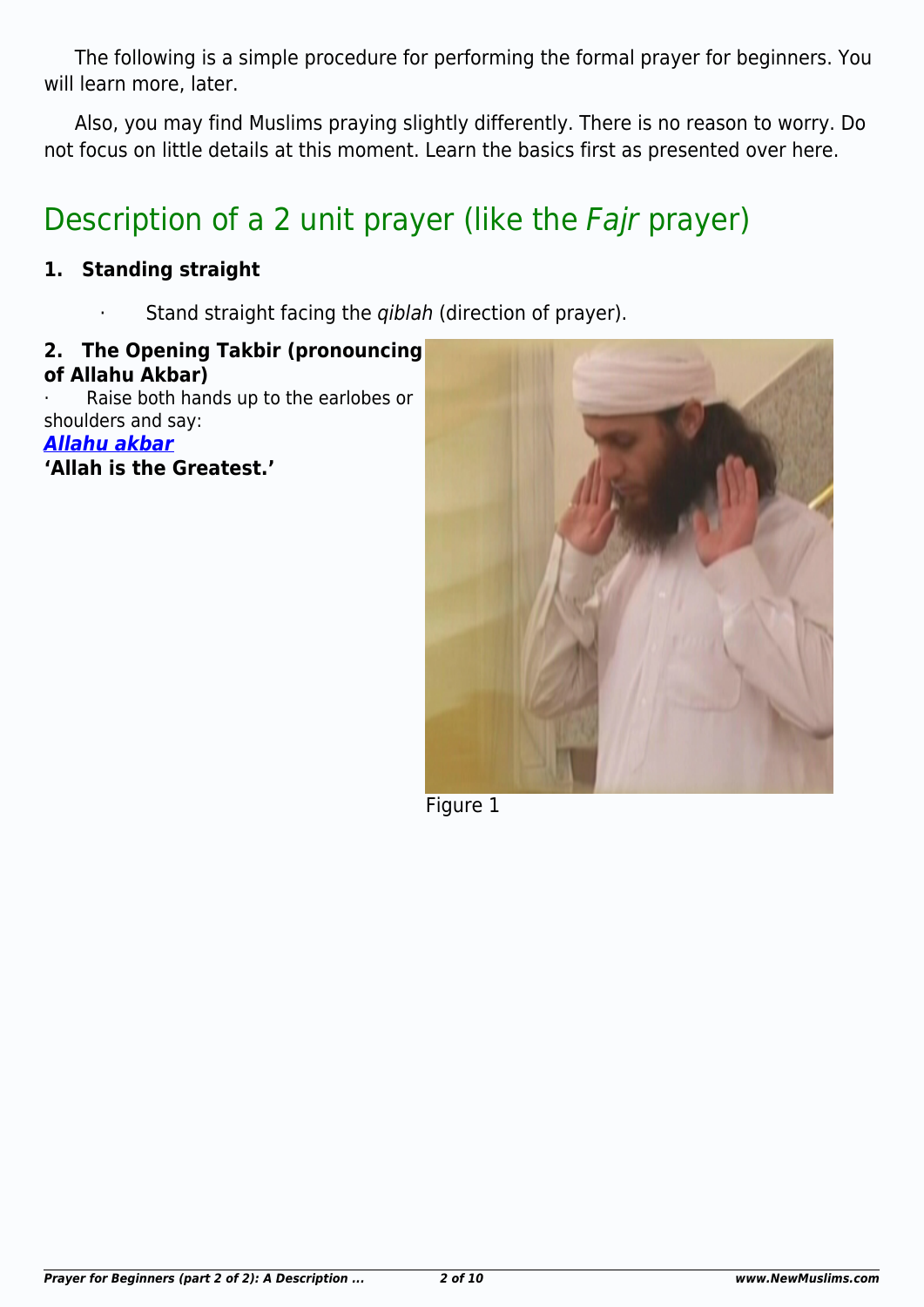Place your right hand and arm on top of your left and place them both on your chest. Do not look around. Keep your eyes focused on the spot where you will prostrate.



Figure 2

- **3. Seeking refuge with Allah from Satan**
- Say:

*[A](http://www.newmuslims.com/audio/Audhu_Billahi.mp3)***['](http://www.newmuslims.com/audio/Audhu_Billahi.mp3)***[udhu billahi minash-shaytaanir-rajeem](http://www.newmuslims.com/audio/Audhu_Billahi.mp3)*

**'I seek refuge with Allah from the Evil One.'**

**4. Reciting** *Surah al-Fatihah***,**

Begin with saying:

*[Bismilla-hir-rahma-nir-raheem](http://www.newmuslims.com/audio/Bisimllah.mp3)*

**'I begin with the Name of Allah, the Most Merciful, the Bestower of Mercy.'**

· Then recite *[Surah al-Fatihah](http://www.newmuslims.com/audio/Alhamdu_lillahi_rabbil.mp3)*.

*Alhamdu lil-lahi rab-bil 'alameen* **'Praise be to Allah, Lord of the Worlds.**

*Ar-rahma-nir-raheem*

**The Most Merciful, the Bestower of Mercy.**

*Maliki yawmid-deen*

**Master of the Day of Judgment.**

*Iyyaka na'budu wa iyyaka nasta'een*

**You alone we worship; You alone we ask for help.**

*Ihdinas-siratal mostaqeem*

**Show us the straight path.**

*Siratal-lazeena an'amta 'alayhim*

**The path of those whom You have favored;**

*ghayril maghdubi 'alayhim*

**Not the (path) of those who earn Your anger**

*wa-lad-daa-leen*

**nor of those who go astray.'**

Finally, say:

#### *[Aameen](http://www.newmuslims.com/audio/Aameen.mp3)*

**O Allah, please accept.**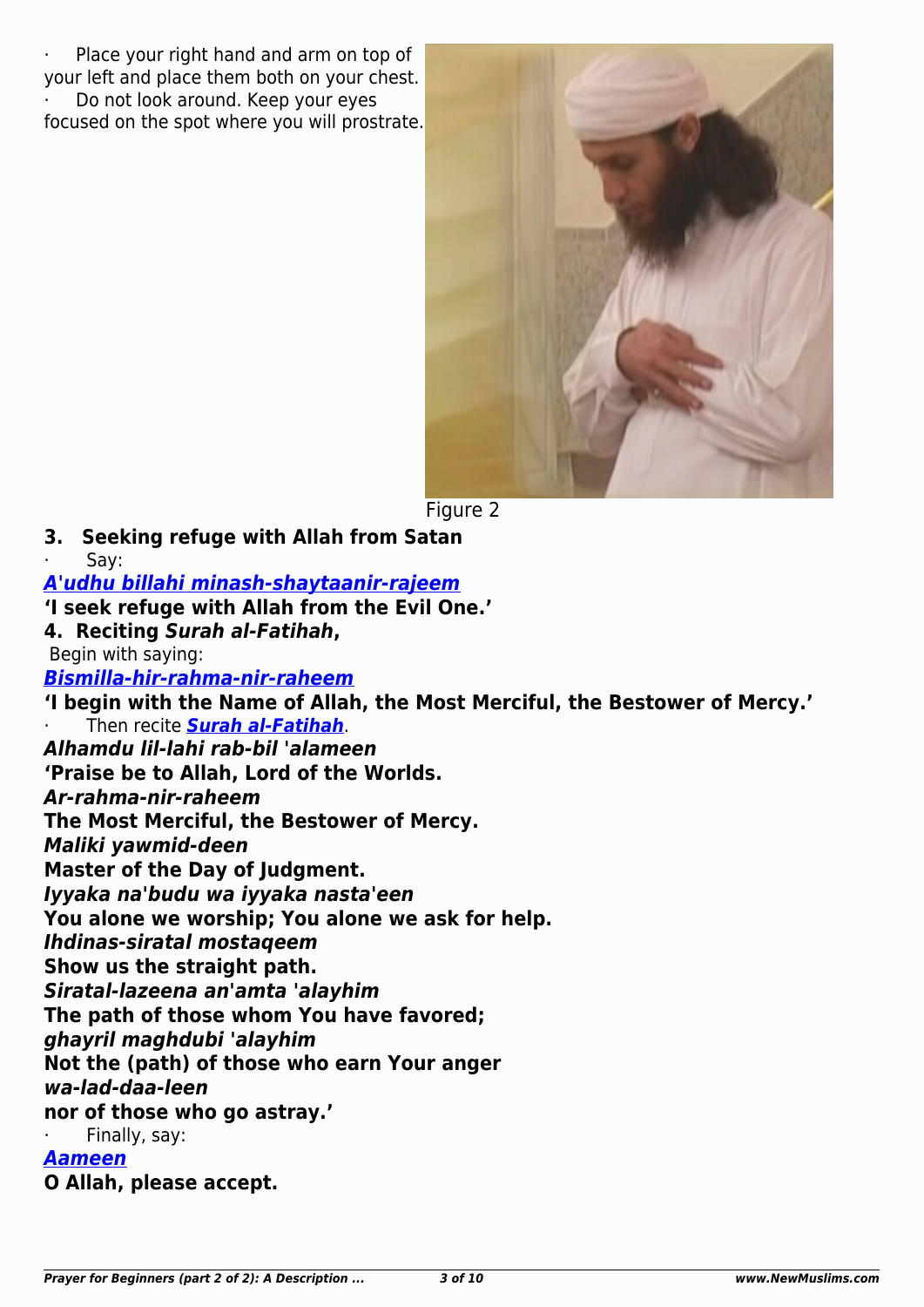# **5. Bowing**

Raise your hands up to the earlobes or shoulders (as you did in 2. The Opening Takbeer) and say:

# *[Allahu akbar](http://www.newmuslims.com/audio/Allahu_Akbar.mp3)*

# **'Allah is the Greatest.'**

With your back straight, bend in the bowing posture as shown in the picture, and repeat in a low voice three times:

#### *[Subhana rabbi-yal-'azeem](http://www.newmuslims.com/audio/Subhana_Rabbi_yal_azim.mp3)*

**'How Perfect is my Lord, the Supreme!'**



Figure 3

# **6. Standing up from the bowing posture**

As in the picture, stand up straight from the bowing posture till your back comes to its normal upright position.

· While rising up from the bowing posture, raise your hands up to the earlobes or shoulders again and say:

# *[Sami' allahu liman hamidah](http://www.newmuslims.com/audio/Sami_Allah.mp3)*

**'Allah listens to the one who praises Him.'**

Then, say: *[Rab-bana wa lakal hamd](http://www.newmuslims.com/audio/Rabbana_wa_lakal_hamd.mp3)* **Our Lord, and to You be all Praise.'**



Figure 4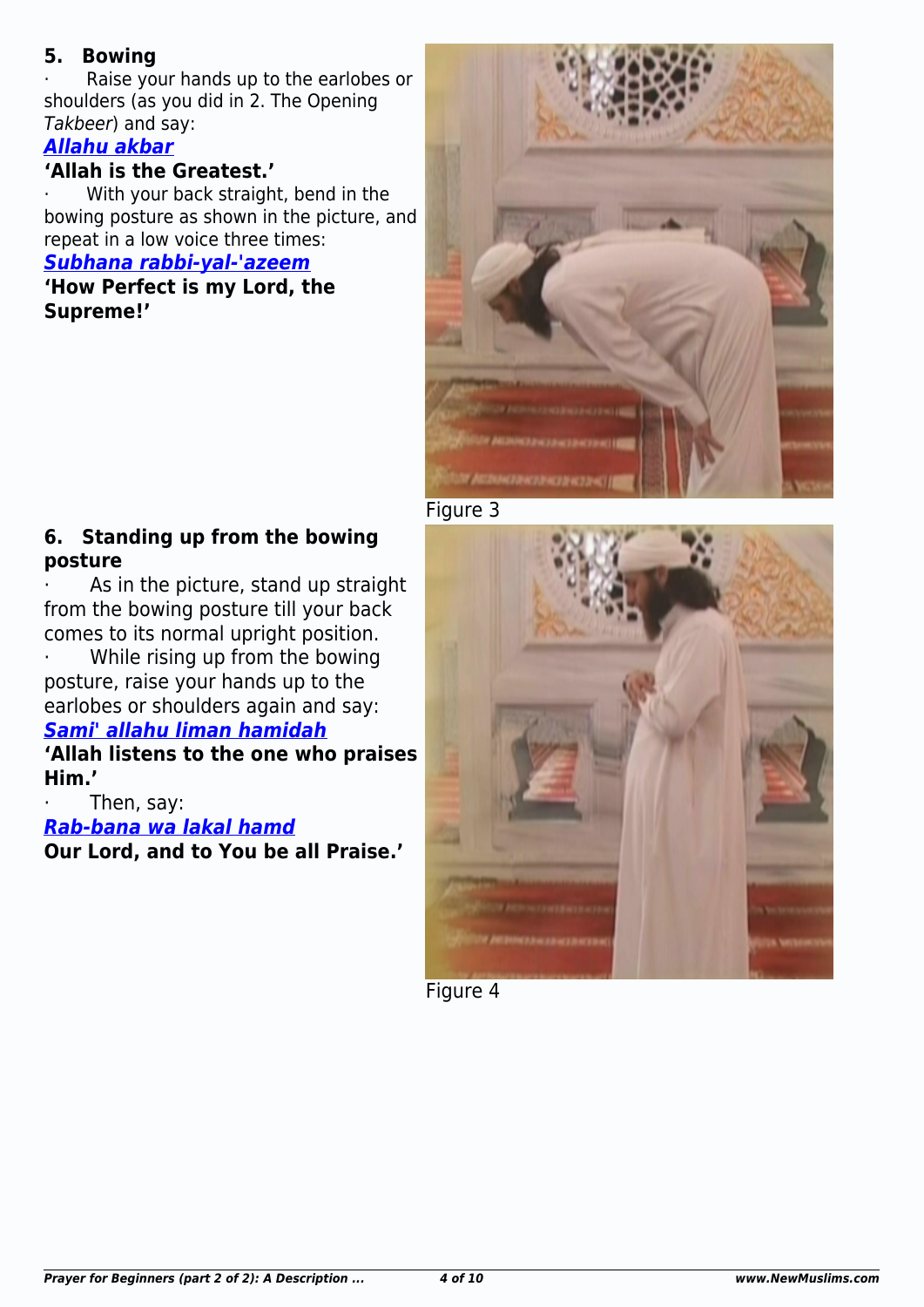# **7. First prostration**

Then go down on the ground to prostrate. While going down, say: *[Allahu akbar](http://www.newmuslims.com/audio/Allahu_Akbar.mp3)*

# **'Allah is the Greatest.'**

· Your forehead, nose, both hands, knees, and feet should be touching the ground while in prostration. If doing it for the first time, it may be slightly uncomfortable, depending on how flexible your body is! You will get used to it pretty soon. Remember the person is closest to Allah in prostration.

Repeat in a low voice three times: *[Subhana rabbi-yal-a'laa](http://www.newmuslims.com/audio/Subhana_Rabbi_yal_aala.mp3)*

**'How Perfect is my Lord, the Most High.'**

# **8. Sitting between the prostrations**

Now you will sit up from the first prostration. Sit all the way back till you sit in a comfortable position. While rising up to sit, say:

### *[Allahu akbar](http://www.newmuslims.com/audio/Allahu_Akbar.mp3)*

### **'Allah is the Greatest.'**

Repeat, while sitting between the two prostrations:

#### *[Rab-bigh-fir lee](http://www.newmuslims.com/audio/Rabb_igh-fir_lee.mp3)*

**'O my Lord! Forgive me.'**



Figure 5



Figure 6

#### **9. Second prostration**

Then go again to the position of prostration. While going down to prostrate, say:

#### *[Allahu akbar](http://www.newmuslims.com/audio/Allahu_Akbar.mp3)*

# **'Allah is the Greatest.'**

Perform this prostration like the first. Repeat in a low voice three times:

# *[Subhana rabbi-yal-a'laa](http://www.newmuslims.com/audio/Subhana_Rabbi_yal_aala.mp3)*

# **'How Perfect is my Lord, the Most High.'**

Steps 4-9 are called one unit or rakah in Arabic.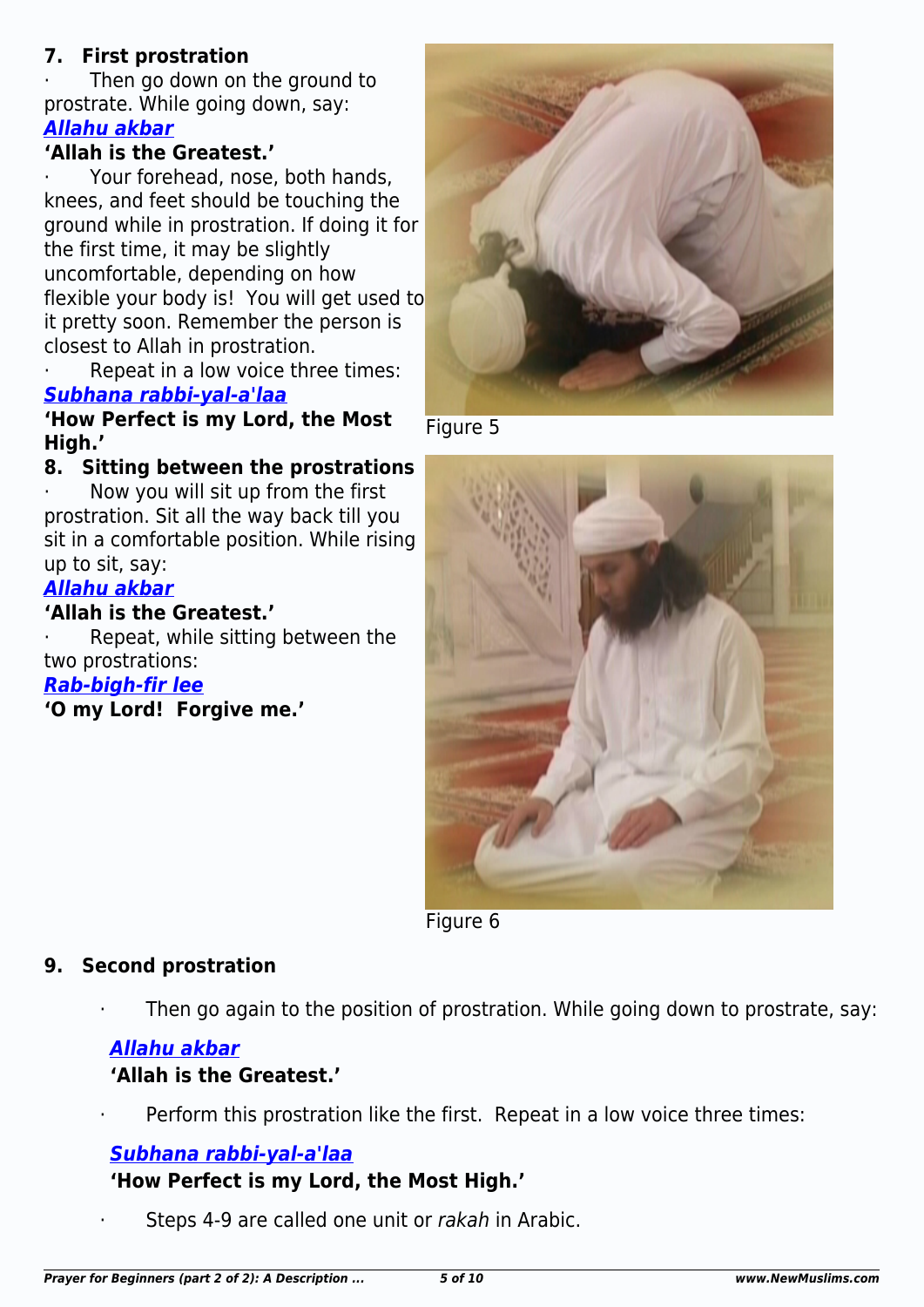### **10. Next unit of prayer (***rakah***)**

Stand up straight again for the next unit of prayer. While standing up say:

# *[Allahu akbar](http://www.newmuslims.com/audio/Allahu_Akbar.mp3)*

# **'Allah is the Greatest.'**

Repeat steps 4 to 9 again.

# **11. Recitation in the sitting position (***Tashahud***)**

Then come to the sitting position. While sitting up say:

# *[Allahu akbar](http://www.newmuslims.com/audio/Allahu_Akbar.mp3)*

# **'Allah is the Greatest.'**

· When sitting, say *[At-tahiy-yat…](http://www.newmuslims.com/audio/At-Tahiyyat.mp3)*:

# *At-tahiy-yatu lil-lahi was-salawatu wat-tayibatu* **All compliments, prayers and good words are due to Allah**

*As-salamu 'alika ay-yuhan-nabiy-yu wa rahmatullahi wa barakatuh* **O Prophet, and also the mercy of Allah and His blessings.**

*As-salamu 'alayna wa 'ala 'ibadil-la-his-saliheen* **Peace be on us and on the righteous slaves of Allah**

*Ash-hadu al-la ilaha il-lal-laah* **I bear witness that none has the right to be worshipped except Allah**

*wa ash-hadu an-na Muhammadan 'abduhu wa rasuluh* **and I bear witness that Muhammad is His slave and messenger**

# **12. Recitation in the sitting position (in the final sitting)**

· While sitting, continue to recite *[Allah humma sal-li 'ala Muhammad](http://www.newmuslims.com/audio/Allah_humma_salli.mp3)*:

# *Allah humma sal-li 'ala Muhammad* **'O Allah! send prayers on Muhammad**

*wa 'ala aali Muhammad* **and on the family of Muhammad**

*Kama sal-layta 'ala Ibraheem* **as you sent prayers on Abraham**

*wa 'ala aali Ibraheem* **and on the family of Abraham**

*innaka hameedum-majeed* **You are indeed Worthy of Praise, Full of Glory**

*Allah humma barik 'ala Muhammad*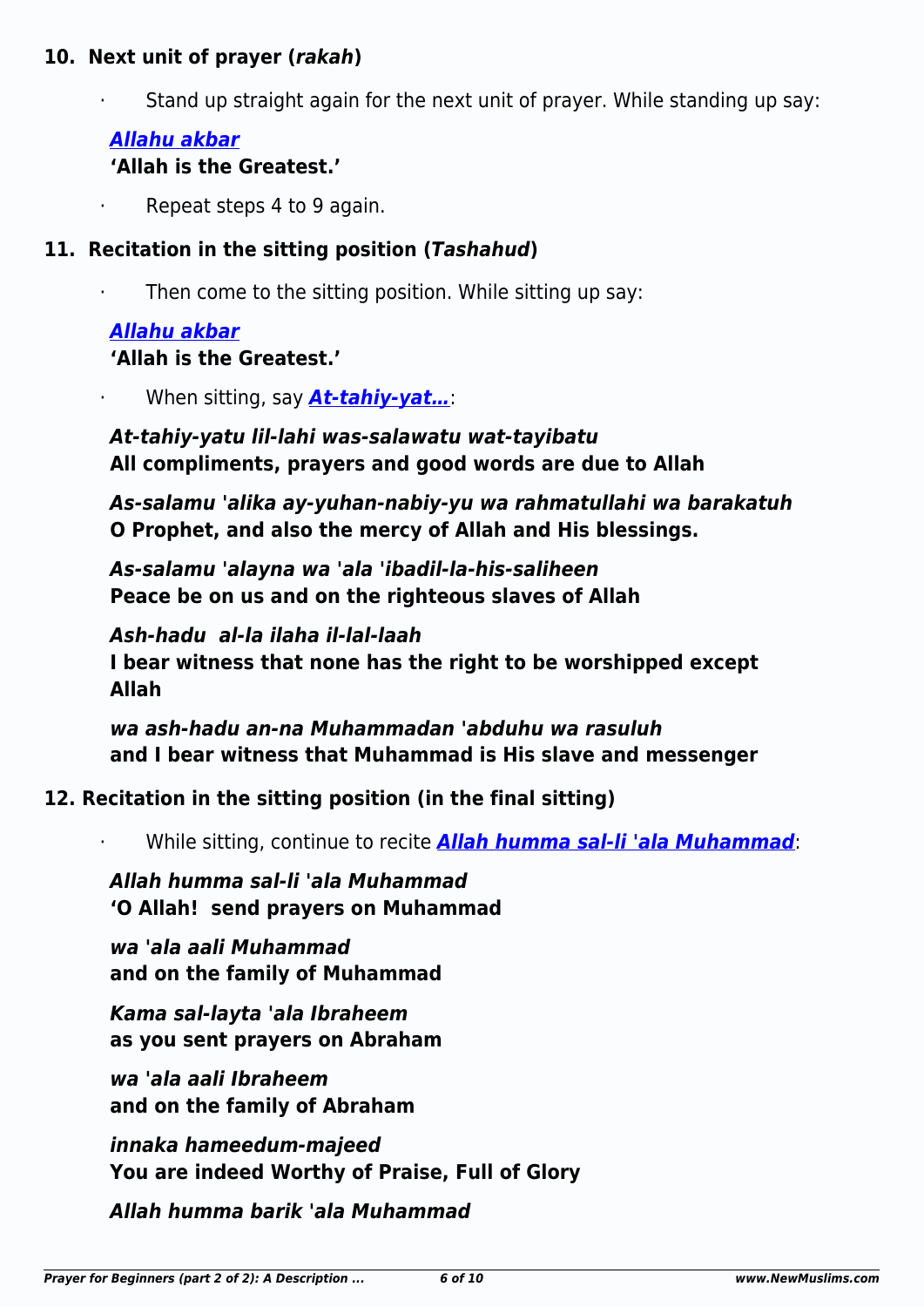**O Allah! send blessings on Muhammad**

*wa 'ala aali Muhammad* **and on the family of Muhammad**

*Kama barakta 'ala Ibraheem* **as you sent blessings on Abraham**

*wa 'ala aali Ibraheem* **and on the family of Abraham;**

*innaka hameedum-majeed* **You are indeed Worthy of Praise, Full of Glory.'**

**13. Conclusion of prayer** *(salah***)**

**· Then conclude the prayer by turning your head to the right then left, each time saying,**

*[As-salamu 'alikum wa rahmatullah](http://www.newmuslims.com/audio/Assalamu_Alaikum.mp3)* **'Peace and Allah's Mercy be on you.'**

# Description of a 3 unit prayer (Magrib prayer)

In a 3 unit prayer, do steps 1 to 11, and then stand up again while saying *[Allahu akbar](http://www.newmuslims.com/audio/Allahu_Akbar.mp3)* and repeat Steps 4 to 9 and then steps 11 to 13.

# Description of a 4 unit prayer (like the Dhuhr, Asr and Isha prayer)

In a 4 unit prayer, do steps 1 to 11, and then stand up again while saying *[Allahu akbar](http://www.newmuslims.com/audio/Allahu_Akbar.mp3)* and repeat Steps 4 to 13.

# Words to Memorize

All the words you need to memorize for the prayers have been collected here for your ease. Please take some time out and memorize them. You can also make flash cards and use them to help you say the right words while praying.

# **(1) Every time you change posture in prayer:**

*[Allahu akbar](http://www.newmuslims.com/audio/Allahu_Akbar.mp3)* **(except when getting up from bowing) 'Allah is the Greatest.'**

# **(2) Seeking Refuge from Satan:**

*[A'udhu billahi minash-shaytaanir-rajeem](http://www.newmuslims.com/audio/Audhu_Billahi.mp3)*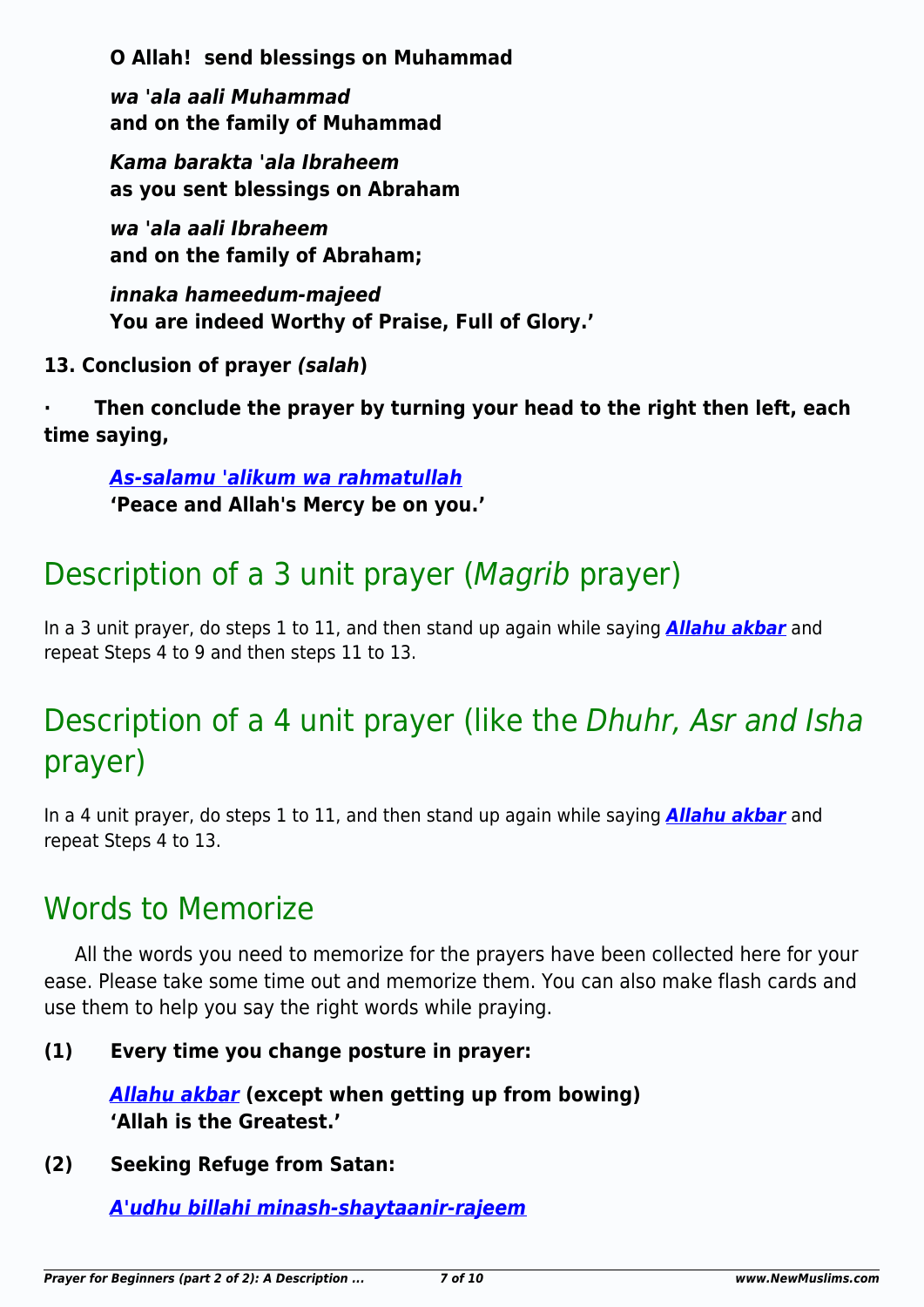**I seek refuge with Allah from the Evil One.'**

# **(3)** *Surah al-Fatihah***:**

Begin with:

*[Bisimlla-hir-rahma-nir-raheem](http://www.newmuslims.com/audio/Bisimllah.mp3)*

**'In the Name of Allah, the Most Merciful, the Bestower of Mercy.'**

And then recite the *[Surah al-Fatihah](http://www.newmuslims.com/audio/Alhamdu_lillahi_rabbil.mp3)*:

*Alhamdu lil-lahi rab-bil 'alameen* **'Praise be to Allah, Lord of the Worlds.**

*Ar-rahma-nir-raheem* **The Most Merciful, the Bestower of Mercy.**

*Maliki yawmid-deen* **Master of the Day of Judgment.**

*Iyyaka na'budu wa iyyaka nasta'een* **You alone we worship; You alone we ask for help.**

*Ihdinas-siratal mostaqeem* **Show us the straight path.**

*Siratal-lazeena an'amta 'alayhim* **The path of those whom You have favored;**

*ghayril maghdubi 'alayhim* **Not the (path) of those who earn Your anger**

*wa-lad-daa-leen* **nor of those who go astray…'**

After reciting the Surah say:

*[Aameen](http://www.newmuslims.com/audio/Aameen.mp3)* **O Allah, please accept.**

**(4) In the bowing position:**

*[Subhana rabbi-yal-'azeem](http://www.newmuslims.com/audio/Subhana_Rabbi_yal_azim.mp3)* **'How Perfect is my Lord, the Supreme!'**

**(5) While you are standing up from the bowing posture:**

*[Sami' Allahu liman hamidah](http://www.newmuslims.com/audio/Sami_Allah.mp3)* **'Allah listens to the one who praises Him.'**

**(6) After you have stood up:**

*[Rab-bana wa lakal hamd](http://www.newmuslims.com/audio/Rabbana_wa_lakal_hamd.mp3)* **'Our Lord, and to You be all Praise.'**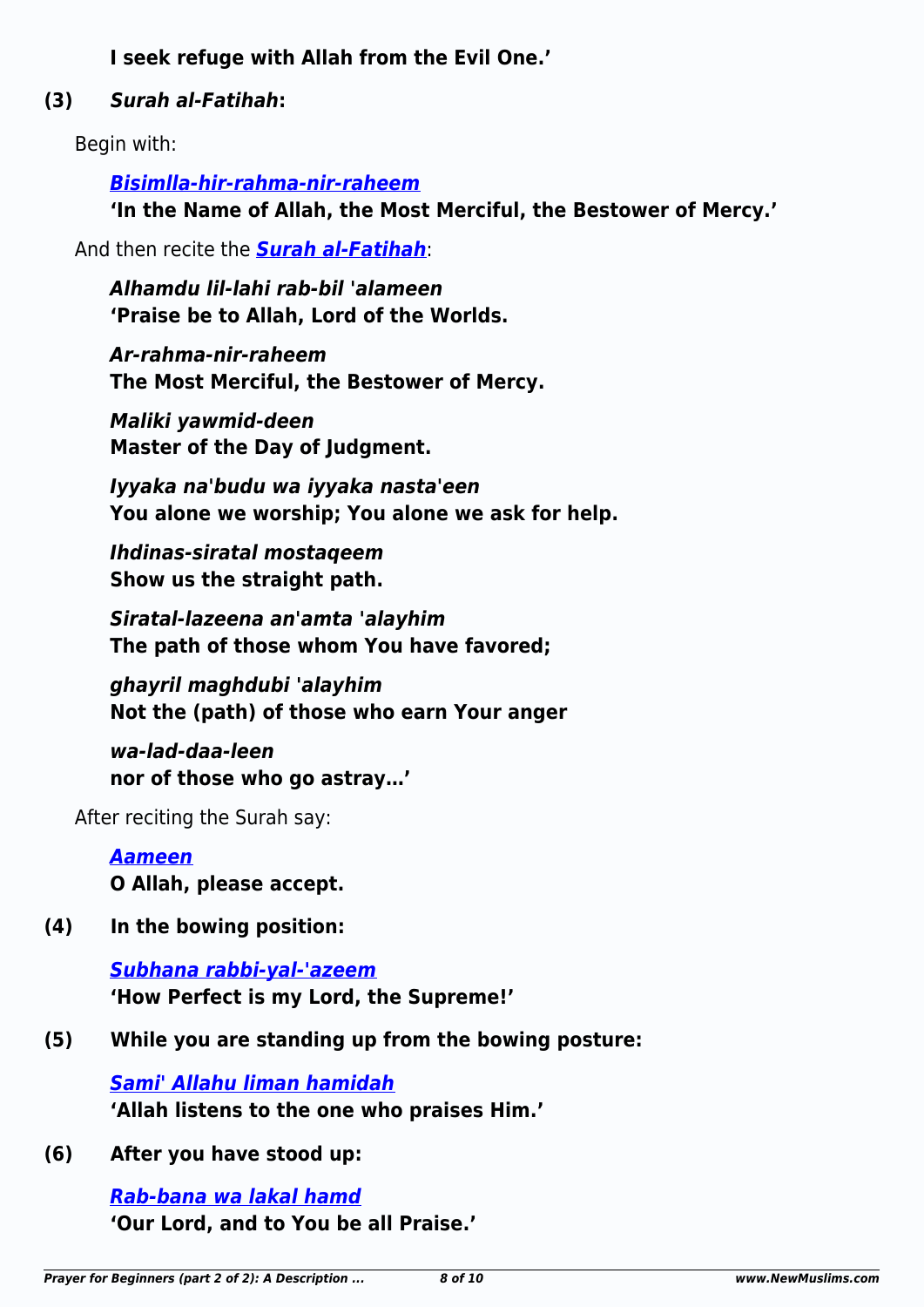**(7) In the prostrations:**

*[Subhana rabbi-yal-a'laa](http://www.newmuslims.com/audio/Subhana_Rabbi_yal_aala.mp3)* **'How Perfect is my Lord, the Most High.'**

**(8) In between the prostrations:**

*[Rab-bigh-fir lee](http://www.newmuslims.com/audio/Rabb_igh-fir_lee.mp3)* **'O my Lord! Forgive me'**

**(9) When you are sitting in the second, third and fourth unit (***rakah***), say** *[At-tahiy-yat…](http://www.newmuslims.com/audio/At-Tahiyyat.mp3)***:**

*At-tahiy-yatu lil-lahi was-salawatu wat-tayibatu* **All compliments, prayers and good words are due to Allah**

*As-Salamu 'alika ay-yuhan-nabiy-yu wa rahmatullahi wa barakatuh* **O Prophet, and also the mercy of Allah and His blessings.**

*As salamu 'alayna wa 'ala 'ibadil-la-his-saliheen* **Peace be on us and on the righteous slaves of Allah**

*Ash-hadu al-la ilaha il-lal-laah* **I bear witness that none has the right to be worshipped except Allah**

*wa ash-hadu an-na Muhammadan 'abduhu wa rasuluh* **and I bear witness that Muhammad is His slave and messenger**

**(10) Additional words said in the last unit (***rakah***) of prayer,** *[Allah humma sal-li](http://www.newmuslims.com/audio/Allah_humma_salli.mp3) ['ala Muhammad](http://www.newmuslims.com/audio/Allah_humma_salli.mp3)***:**

*Allah humma sal-li 'ala Muhammad* **'O Allah! send prayers on Muhammad**

*wa 'ala aali Muhammad* **and on the family of Muhammad**

*Kama sal-layta 'ala Ibraheem* **as you sent prayers on Abraham**

*wa 'ala aali Ibraheem* **and on the family of Abraham**

*innaka hameedum-majeed* **You are indeed Worthy of Praise, Full of Glory**

*Allah humma barik 'ala Muhammad* **O Allah! send blessings on Muhammad**

*wa 'ala aali Muhammad* **and on the family of Muhammad**